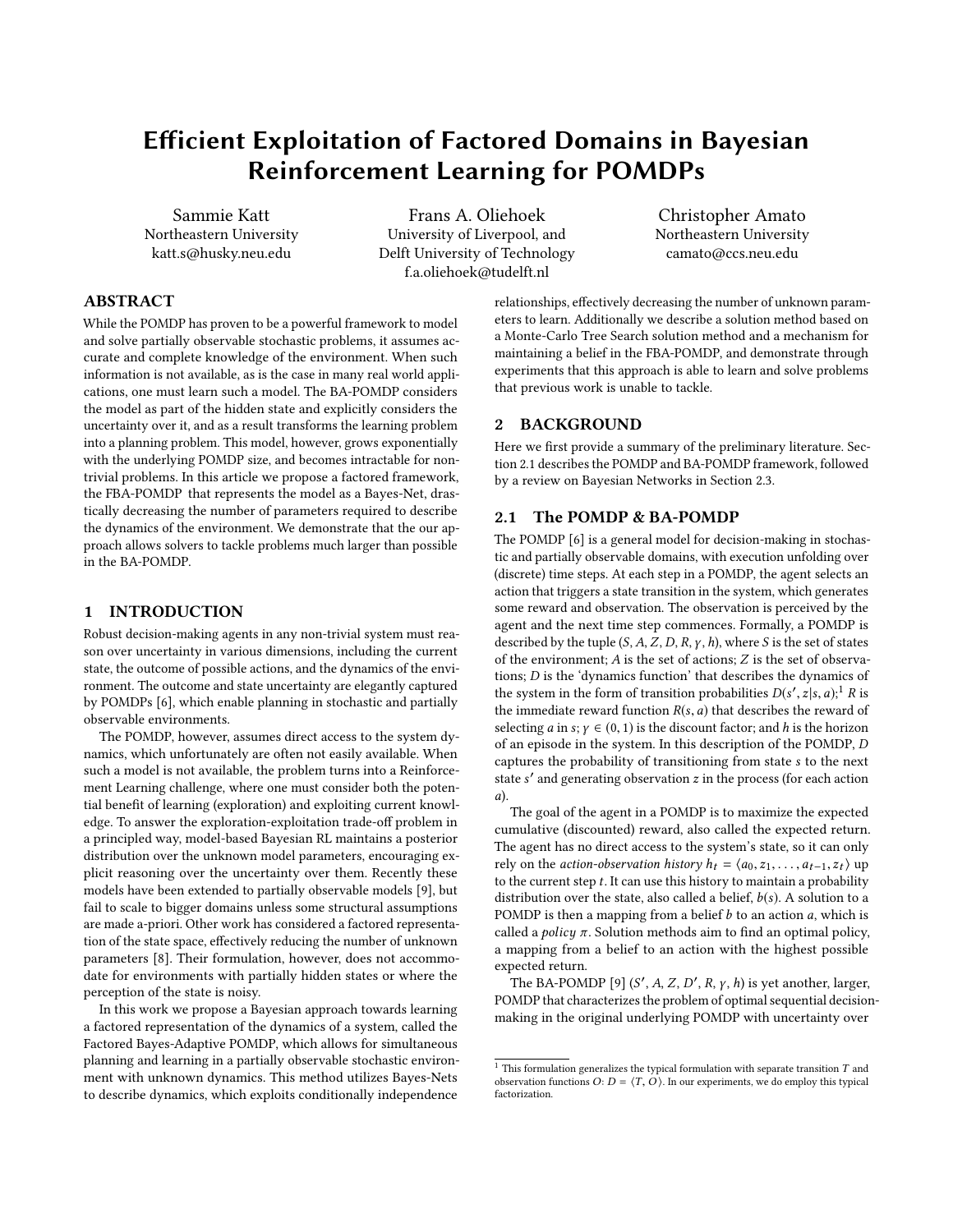the dynamics  $D$  in the form of Dirichlet distributions.<sup>[2](#page-1-0)</sup> Conceptually, if one could observe both states and observations, then it is possible to maintain a vector  $\chi$  with the counts of the occurrences for all  $\langle s, a, s', z \rangle$  tuples, where we write  $\chi_{sa}^{s'z}$  for the number of times that  $s, a$  is followed by  $s' z$ . While the agent cannot observe the states s, *a* is followed by *s'*, *z*. While the agent cannot observe the states and has uncertainty about the actual count vector, this uncertainty can be represented the using regular POMDP formalism. That is, the count vector is included as part of the hidden state of the POMDP. While the observation and action space remain unchanged, the state (space) of the BA-POMDP now includes the counts:  $\bar{s} = \langle s, \chi \rangle$ . The dynamics of the BA-POMDP,  $\bar{D} = P(s', \chi, z | s, \chi, a)$ , factorize<br>to  $P(s', z | s, \chi, a)P(x'| s, \chi, a, s', z)$  where  $P(s', z | s, \chi, a)$  corresponds to  $P(s', z|s, \chi, a)P(\chi'|s, \chi, a, s', z)$ , where  $P(s', z|s, \chi, a)$  corresponds<br>to the expectation of  $D^{s'z}$  according to  $\chi$ . to the expectation of  $D_{sa}^{s'z}$  according to  $\chi$ :

$$
P(s', z | s, \chi, a) = P_{\chi}(s', z | s, a) = \mathbb{E}[\chi_{sa}^{s'z}] = \frac{\chi_{sa}^{s'z}}{\sum\limits_{s'z} \chi_{sa}^{s'z}} \tag{1}
$$

Then, if we let  $\delta_{sa}^{s'z}$  denote a vector of the length of  $\chi$  containing<br>zeros except for the position corresponding to  $\langle s, a, s' \rangle$  (where all zeros except for the position corresponding to  $\langle s, a, s', z \rangle$  (where it is 1) and if we let  $\mathbb{I}$  , denote the Kronecker delta that indicates it is 1), and if we let  $\mathbb{I}_{a,b}$  denote the Kronecker delta that indicates<br>(is 1 when)  $a = b$  we can write  $P(x|s, x, a, s', z)$  as  $\mathbb{I}_{a,b}$ (is 1 when)  $a = b$ , we can write  $P(\chi | s, \chi, a, s', z)$  as  $\mathbb{I}_{\chi', \chi + \delta_{sa}^{s'z}}$ .

#### <span id="page-1-3"></span>2.2 Solving BA-POMDPs

For an agent to make rational and informed decisions it can base its actions only on the action-observation history. Because an interaction with the environment can be of arbitrarily length, it is infeasible to compute the optimal action for any possible history. Alternatively, the agent may keep track of a probability distribution over the current state, also called the *belief*  $b$ . Given an initial belief  $b_0$ , and some sort of *belief update*  $\tau : (b, a, z) \to b'$ , the agent solution to the problem is a *policy* that maps any belief to an action solution to the problem is a *policy* that maps any belief to an action  $\pi : b \to a$ . The next paragraph describes how one could go about solving a BA-POMDP, assuming some belief tracking mechanism is given. After which we discuss the most common belief update schemes for the BA-POMDP.

While the BA-POMDP is a POMDP, typical POMDP solvers are unable to deal with the (uncountably) large size of this model. In particular offline planners, which attempt to solve the problem for each possible belief or history sequence, struggle with the state space. Fortunately, the complexity of Monte-Carlo Tree Search[\[2,](#page-5-3) [3\]](#page-5-4) (MCTS) is independent of the state space and thus has proven to be a reliable approach in the form of the BA-POMCP solution method [\[7\]](#page-5-5). BA-POMCP estimates the expected value of each possible action at each time step in an online fashion. It does so by building up a look-ahead tree from simulated interactions with environment. Each such simulation first traverses through the action-observation branches in the current tree, and ends with extending the tree with a set of nodes once it reaches a leaf. At that point it evaluates the leaf, which is typically done via a roll-out with the environment until a terminal state or some maximum depth has been reached.

A simulation starts with sampling a state from the current belief and traverses the tree by picking actions using UCB [\[1\]](#page-5-6) and sampling state-observation pairs using the counts as described in Algorithm [1.](#page-1-1) At the end of each simulation the accumulated return is propagated back up into the tree and used to update the statistics at each node: the number of times the node has been visited and the average (discounted) return. The algorithm picks the action at the root of the tree that has accumulated the highest average return, after the action selection time has terminated or a fixed number of simulations have ran.

<span id="page-1-1"></span>Algorithm 1 SIMULATE $(\bar{s}, d, h)$ 

|    | <b>if</b> IsTERMINAL(h)   d equals max depth then                            |
|----|------------------------------------------------------------------------------|
| 2: | return 0                                                                     |
|    | end if                                                                       |
|    | 4: //Action selection uses statistics stored at node $h$ :                   |
|    | $a \leftarrow \text{UCBACTIONSELECTION}(h)$                                  |
|    | 6: $R \leftarrow R(\bar{s}, a)$                                              |
|    | $\bar{s}'$ , $z \leftarrow$ STEP( $\bar{s}$ , a)                             |
|    | 8: $h' \leftarrow (h, a, z)$                                                 |
|    | if $h' \in Tree$ then                                                        |
|    | 10: $r \leftarrow R + \gamma$ SIMULATE( $\bar{s}'$ , $d + 1$ , $h'$ )        |
|    | else                                                                         |
|    | 12: $ConstructorNode(h')$                                                    |
|    | $r \leftarrow R + \gamma$ ROLLOUT( $\bar{s}'$ , $d + 1$ , $h'$ )             |
|    | 14: <b>end if</b>                                                            |
|    | //Update statistics:                                                         |
|    | 16: $N(h, a) \leftarrow N(h, a) + 1$                                         |
|    | $Q(h, a) \leftarrow \frac{N(h, a)-1}{N(h, a)} Q(h, a) + \frac{1}{N(h, a)} r$ |
|    | 18: <b>return</b> <i>r</i>                                                   |
|    |                                                                              |

Note that, in BA-POMCP, the state sampled at the start of a simulation  $\bar{s}$  consist of both a domain state s and a set of counts  $\chi$ . The counts are key to the simulations, as they provide a model for the interactions with the environment (algorithm [2\)](#page-1-2).

<span id="page-1-2"></span>

| <b>Algorithm 2</b> STEP( $\bar{s} = \langle s, \gamma \rangle$ , a) (for BA-POMCP) |  |
|------------------------------------------------------------------------------------|--|
| $D_{sa} \leftarrow E[\chi_{sa}]$                                                   |  |
| 2: $\langle s', z \rangle \sim D_{sa}$                                             |  |
| $\chi_{sa}^{s'z} \leftarrow \chi_{sa}^{s'z} + 1$                                   |  |
| 4: $s \leftarrow s'$                                                               |  |
| return $\bar{s}$ , $z$                                                             |  |

Belief tracking: For finite state spaces, one can compute the exact belief naively by iterating over all the possible new states using the model's dynamics. This approach is expensive and practical only in very small environments. As a feasible alternative, it is common to use particle filters [\[10\]](#page-5-7) as an approximation method instead. The particles may be associated with some weight w, which represents the probability of that state:  $\frac{w}{\sum_{i=1}^{K} w_i}$ <br>to undate the particle filter when ob . There are numerous methods to update the particle filter when observing z after executing action a, such as Rejection Sampling and Importance Sampling. Rejection Sampling in general consist of sampling a value from some process, and then rejects or accepts it according to some condition. Here the process consists of simulating an interaction with the environment, where the condition is whether the generated observation matches that of the environment. More specifically, we first sample a particle from our particle filter, followed by a simulated step in the model, where a new state  $\bar{s}'$  and observation  $z_{sim}$  is generated together with an undate particle. If that observation equals the actual obwith an update particle. If that observation equals the actual observation perceived from the environment, then we add  $\bar{s}'$  to our

<span id="page-1-0"></span><sup>&</sup>lt;sup>2</sup> [\[9\]](#page-5-1) follows the standard *T* & *O* POMDP representation, we use the combined *D* formalism for brevity formalism for brevity.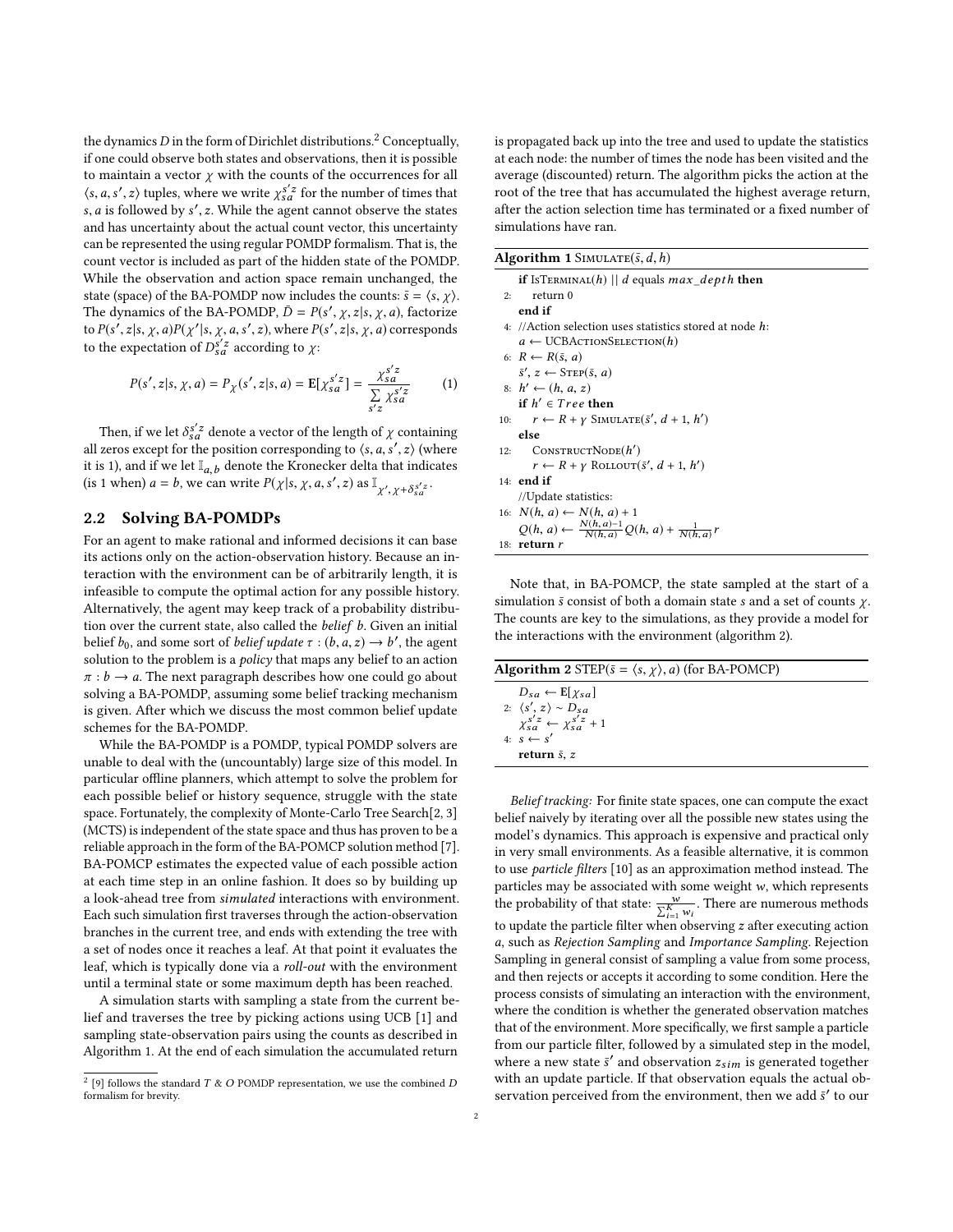new particle filter. If not, then we reject (ignore) that particle. This operation continues until the number of particles in the new belief equals  $K$  (algorithm [3\)](#page-2-1).

<span id="page-2-4"></span><span id="page-2-1"></span>

| <b>Algorithm 3 REJECTION SAMPLING(K, b, a, z)</b>          |  |
|------------------------------------------------------------|--|
| $b' \leftarrow \{\}$                                       |  |
| while $size(b')$ is not K do                               |  |
| $\bar{s} \sim h$                                           |  |
| $\langle z_{\rm sim}, \bar{s}' \rangle \sim D(\bar{s}, a)$ |  |
| if $z_{sim}$ equals z then                                 |  |
| add $\bar{s}'$ to $b'$                                     |  |
| end if                                                     |  |
| end while                                                  |  |
| return $b'$                                                |  |

An alternative popular approach is Importance Sampling, which assigns weights to each particle, representing its probability within the distribution. There are multiple ways of updating the belief with this method, of which the one described by algorithm [4](#page-2-2) is used in this paper: all particles go through a simulation step, during which we calculate the probability that this particle would have generated the perceived observation, and assign that probability as weight. This process concludes with a re-sampling step, which samples K particles from the new posterior to generate a 'flat' filter, where all K particles represent the same  $\frac{1}{K}$  weight.

<span id="page-2-6"></span><span id="page-2-5"></span><span id="page-2-2"></span>

| <b>Algorithm 4</b> IMPORTANCE SAMPLING( $K$ , $b$ , $a$ , $z$ )      |  |
|----------------------------------------------------------------------|--|
| $b' \leftarrow \{\}$                                                 |  |
| for $i \in 1K$ do                                                    |  |
| $\bar{s} \sim b$                                                     |  |
| $\langle z_{ignored}, \overline{s}' \rangle \sim D(\overline{s}, a)$ |  |
| $w \leftarrow O(z a, \bar{s}')$                                      |  |
| add $\langle \bar{s}', w \rangle$ to b'                              |  |
| end for                                                              |  |
| return $resample(b')$                                                |  |
|                                                                      |  |

#### <span id="page-2-0"></span>2.3 Bayes-Networks

Bayes-Networks (BNs) are graphical models that define joint distributions over *n* variables  $X = \{x_0, \ldots, x_n\}$  according to some (noncyclic) structure (or topology) G, which induces the conditional dependencies. The probability that a variable  $x_i$  takes on some value  $v$  is specified by the Conditional Probability Tables (CPTs)

$$
P_{G,\theta}(x_i = v)P V_G(x_i) = E_i) = \theta_G^{i,v|E_i}
$$
 (2)

and depends on the value of the parents  $PV_G(x_i) = E_i$ . The joint<br>probably of some set of variables Y is then described by probably of some set of variables  $X$  is then described by

$$
P_{G,\theta_G}(X|PV_G(X)) = \prod_{i \in 1...n} P_{G,\theta}(x_i|PV_G(x_i))
$$
 (3)

Example: To illustrate the advantage of a compact representation of a process, consider figure [1](#page-2-3) which shows an example of 2 BNs that describe different structures for an imaginary transition function between states with 3 features  $\{X_1, X_2 \& X_3\}$ . Features in highly structured problems have few transition conditions, which result in smaller BNs (fewer connections) and thus fewer parameters. The graph (left) in figure [1,](#page-2-3) for example, contains  $|X_1| \times |X_2| \times |X_3|$  parameters to describe the conditional probabilities for node  $X_2$  in  $t + 1$  $t + 1$ , while (right) graph 1 only requires  $|X_1| \times |X_2|$  parameters.

<span id="page-2-3"></span>

Figure 1: Two Bayesian Networks. The arrow  $x_i \leftarrow x_j$  indicates that  $x_j$  depends on  $x_i$ . Right contains fewer parameters<br>compared to Left compared to Left

Learning BNs: For our purposes we are interested in Bayesian approaches for learning BNs given some data  $D: P(G, \phi_G | D)$ . This is typically specified as the joint  $P(G|D)P(\theta_G|G,D)$ . We make the standard assumption that the prior  $P(\theta_G | G)$  is factorized into a product of Dirichlets:  $P(\theta_G^{i|E}|G) = Dirichlet(\phi_G^{i|E})$ .  $P(\theta_G|G, D)$  is then easily computed by incrementing  $\phi_G^{i, v|E}$  of  $f(X) = v|pV_G(Y) - E$  in D. The posterior distri <sub>)r</sub> for each instance of  $\{X_i = v|PV_G(X_i)=E\}$  in D. The posterior distribution over the topology  $P(G|D)$  can rarely be computed in closed form as there topology  $P(G|D)$  can rarely be computed in closed form, as there are  $O(n!2^{n \choose 2})$  [\[8\]](#page-5-2) possible structures. In this work we consider the Matropolis-Hastings algorithm as an approximation method [4] Metropolis-Hastings algorithm as an approximation method [\[4\]](#page-5-8). Given a proposal distribution  $q(G'|G)$  from which we can sam-<br>ple moves from one graph G to another  $G'$  a prior distribution ple moves from one graph G to another  $G'$ , a prior distribution<br>over all graphs  $P(G)$  and a scoring metric for bow well a graph over all graphs  $P(G)$  and a scoring metric for how well a graph explains the data  $P(D|G)$ . Then Metropolis-Hastings specifies that we can approximate  $P(G|D)$  by sampling graphs  $G'$  with probability  $min\{1, \frac{P(D|G')P(G')Q(G|G')}{P(D|G)P(G)q(G'|G)}\}$ . To simplify this computation, one typically assumes a uniform prior  $P(G)$  and a symmetric proposal distribution  $q(G'|G)$  that consists of either adding or removing an edge in  $G$ . Lastly,  $P(D|G)$  can be computed in closed form with the edge in G. Lastly,  $P(D|G)$  can be computed in closed form with the likelihood-equivalence Bayesian Dirichlet score metric (BDe) [\[5\]](#page-5-9).

#### 3 BAYESIAN RL IN FACTORED POMDPS

The BA-POMDP allows the agent to do informed decision making despite the challenges it faces due to uncertainty. The number of parameters grow quadratic in the state space:  $O(|S|^2|A||\Omega|)$ , of which only 1 is undated after a new observation. We argue that which only 1 is updated after a new observation. We argue that many applications allow for generalization through conditional independence in the dynamics.

To illustrate this, consider a vacuum robot in a two-dimensional grid, tasked with cleaning dirty cells. Whenever the agent attempts to move east, its new location is the current location plus one step to the right (assuming the move is always successful). This is the case, regardless of the y-position and is also independent of which cells are dirty. In the regular BA-POMDP belief updates, however,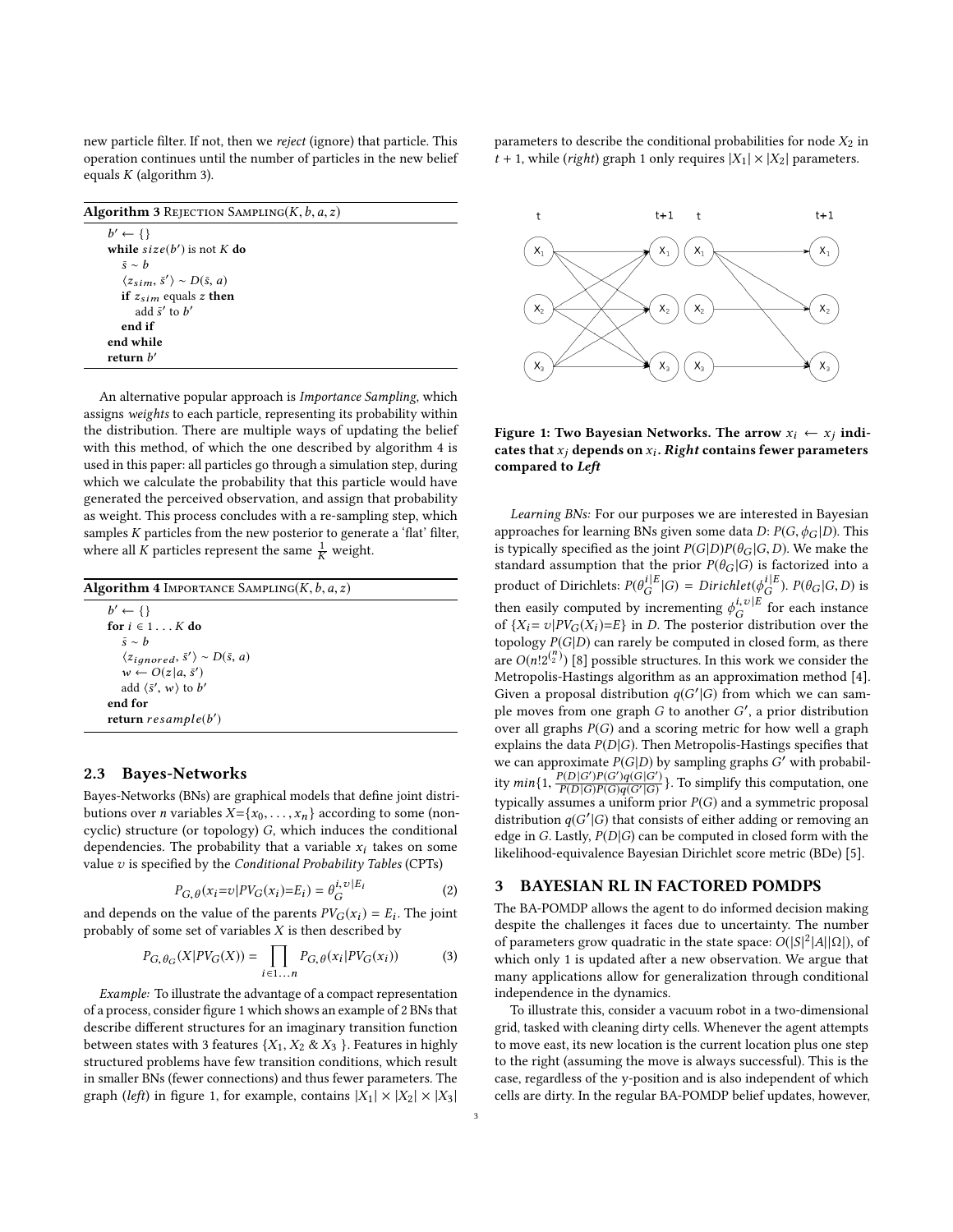such transition would only affect the parameters concerned with that particular state, where the agent is on that specific y-position, and certain cells are dirty. If the agent ever returns to a similar state, but with a different set of dirty cells, it will not be able leverage the knowledge it could have, had it known that a new location (when going east) is only dependent on the current x-position.

The next section [\(3.1\)](#page-3-0) introduces a novel model, the FBA-POMDP, to exploit structure in Bayesian model-based Reinforcement Learning. In section [3.2](#page-3-1) we propose an extension of the BA-POMCP method adapted to the factorized model, and [3.3](#page-4-0) describes a belief tracking methods specifically designed for FBA-POMDP.

#### <span id="page-3-0"></span>3.1 The Factored BA-POMDP

First let us describe the state and observation space  $(S, \Omega)$  in terms of features  $x = \{x_1 \ldots x_n\}$ ,  $y = \{y_1 \ldots y_m\}$ , for *n* state and *m* observation features. We then describe  $D$ , of the underlying POMDP, in terms of a collection of BNs, one for each action a, and their parameters,  $\langle G, \theta_G \rangle$  (figure [2](#page-3-2) describes one such graph  $G^a$ ).

<span id="page-3-2"></span>

Figure 2: A possible instantiation of a dynamics model  $D$  in a factored POMDP for a domain with 3 state features and 2 observation features

In case the structure  $G$  is known a-priori, it is easy to see that we could define a Bayes-Adaptive model with counts  $\chi_G$  as belief over  $\theta_G$ . The (important) difference with the BA-POMDP here is that  $\chi_G$ has fewer parameters and thus the belief would converge quicker to the true model. However, this assumption is unrealistic, and we must consider the structure as part of the hidden state space too. As a result, the state space consists of the domain (factored) state space, the space of possible graph structures, and the possible count assignments:  $\bar{s} = \langle x, G, \chi_G \rangle$ . Now let us formulate the dynamics  $\bar{D}$ of this model using the standard Bayes-rule:

$$
\bar{D}(x, G, \chi_G, a, x', G', \chi'_{G'}, y) =
$$
\n(4)  
\n
$$
D(x', G', x', y|x, G, x, a) = D(x', y|x, G, x, a) \times (5)
$$

$$
P(x', G', \chi'_{G'}, y | x, G, \chi_G, a) = P(x', y | x, G, \chi_G, a) \times \tag{5}
$$

$$
P(G'|x, G, \chi_G, a, x', y) \times \tag{6}
$$
  

$$
P(x'|x, G, \chi_G, a, x', C', y) \times \tag{7}
$$

$$
P(\chi'_{G'}|x, G, \chi_G, a, x', G', y) \qquad (7)
$$

 $P(x', y | \dots)$  [\(5\)](#page-3-3) corresponds to the expectation of the joint distri-<br>tion  $P_{\alpha}(x', y|x)$  denoted as  $D_{\alpha}(x, a, x', y)$  and factorizes as a bution  $P_{\chi_G^a}(x',y|x)$ , denoted as  $D_{\chi^G}(x,a,x',y)$ , and factorizes as a

BN according to structure G:

$$
D_{\chi^G}(x, a, x', y) = \prod_{n \in x', y} \hat{\theta}_{G^a}^{n|PV(n)}
$$

where  $\hat{\theta}$  are the expected CPT parameters  $\mathbf{E}_{\chi_{G}a}[\theta].$ 

Then, if we define  $\delta_G^{xax'y}$ ıc as a set of zero counts except on the locations corresponding to the nodes  $x'_1 \dots x'_n$  and  $y_1 \dots y_m$  and their associated parent values, where they are 1. Then we define their associated parent values, where they are 1. Then we define the count update equation  $P(\chi'_{G'} | ...)(7)$  $P(\chi'_{G'} | ...)(7)$  as  $\mathbb{I}_{\chi'_{G}, \chi_{G} + \delta_{G}^{xax'y}}$ . Lastly, it is important to note that we assume that the topology of G is<br>static thus  $P(C'| \to )(\phi)$  is  $\mathbb{E}_{C \to C}$ . Putting this together, the complete static, thus  $P(G' | ...)(6)$  $P(G' | ...)(6)$  is  $\mathbb{I}_{G',G}$ . Putting this together, the complete formal definition of the FRA-POMDP is: formal definition of the FBA-POMDP is:

- $\bar{A} = A$ ,  $\bar{R} = R$ ,  $\bar{y} = \gamma$ ,  $\bar{h} = h$ : Identical to POMDP definition
- $\overline{\Omega}$ : Y. Set of possible observations defined by their features.
- $\bar{S}: S \times G^A \times \chi_{GA}$ . The cross product of the domain's factored state space and the set of possible models in the form of BNs state space and the set of possible models in the form of BNs per action, where  $\chi_{G^A}$  represent the counts to describe the probability over the conditional probabilities in  $G^A$  in the form of Dirichlet Distributions form of Dirichlet Distributions.
- $\bar{D}: P(x')$  $\overline{\phantom{a}}$ ′  $\overline{\ }$  $C'_{G'}$ ,  $y|x, G, \chi_G, a) =$

$$
D_{\chi_G}(x,a,x',y)\mathbb{I}_{\chi_G',\chi_G+\delta_G^{xax'y}}\mathbb{I}_{G',G}
$$

### <span id="page-3-1"></span>3.2 Monte-Carlo Tree Search for FBA-POMDPs

Solving the FBA-POMDP faces similar challenges as BA-POMDP solvers do with respect to uncountable large (hyper-) state spaces and uncertainty over current state and the dynamics. So it is only natural to look at BA-POMDP solution methods for inspiration, and to extend Monte-Carlo Tree Search to the FBA-POMDP in a similar spirit as was done to design BA-POMCP. Recall that these methods could not directly be applied to the Bayes-Adaptive setting, as they assume access to the underlying dynamics. This was circumvented in BA-POMCP by sampling and utilizing the counts  $\chi$  at each simulation as a model. Instead, in the factored setting, we sample a  $\langle G, \chi_G, s \rangle$  tuple at the start of each simulation, and use those throughout to simulate steps. This is best illustrated in algorithm [5,](#page-3-6) which replaces the BA-POMCP step of algorithm [2](#page-1-2) in the main loop (algorithm [1\)](#page-1-1).

<span id="page-3-6"></span>

| <b>Algorithm 5</b> STEP ( $\bar{s} = \langle G, \chi_G, x \rangle$ , a) (for FBA-POMDP)                                                                                                        |
|------------------------------------------------------------------------------------------------------------------------------------------------------------------------------------------------|
| $D^{xa} \leftarrow \prod \mathbb{E}[\chi_{Ga}^{n PV(n)}]$<br>$\langle x', z \rangle \sim D_{xa}$                                                                                               |
| //Increment count of each node - parent combination<br><b>for</b> each node $n \in \chi_{G}$ and its value $v \in x$ <b>do</b><br>$\chi_{Ga}^{n,v PV(n)} \leftarrow \chi_{Ga}^{n,v PV(n)} + 1$ |
| end for                                                                                                                                                                                        |
| $x \leftarrow x'$<br>return $\bar{s}$ , z                                                                                                                                                      |
|                                                                                                                                                                                                |

<span id="page-3-5"></span><span id="page-3-4"></span><span id="page-3-3"></span>Note that the others techniques that can be incorporated into BA-POMCP, such as root sampling, linking states and sampling directly from the expected model of  $\chi$ , are equally applicable to FBA-POMCP.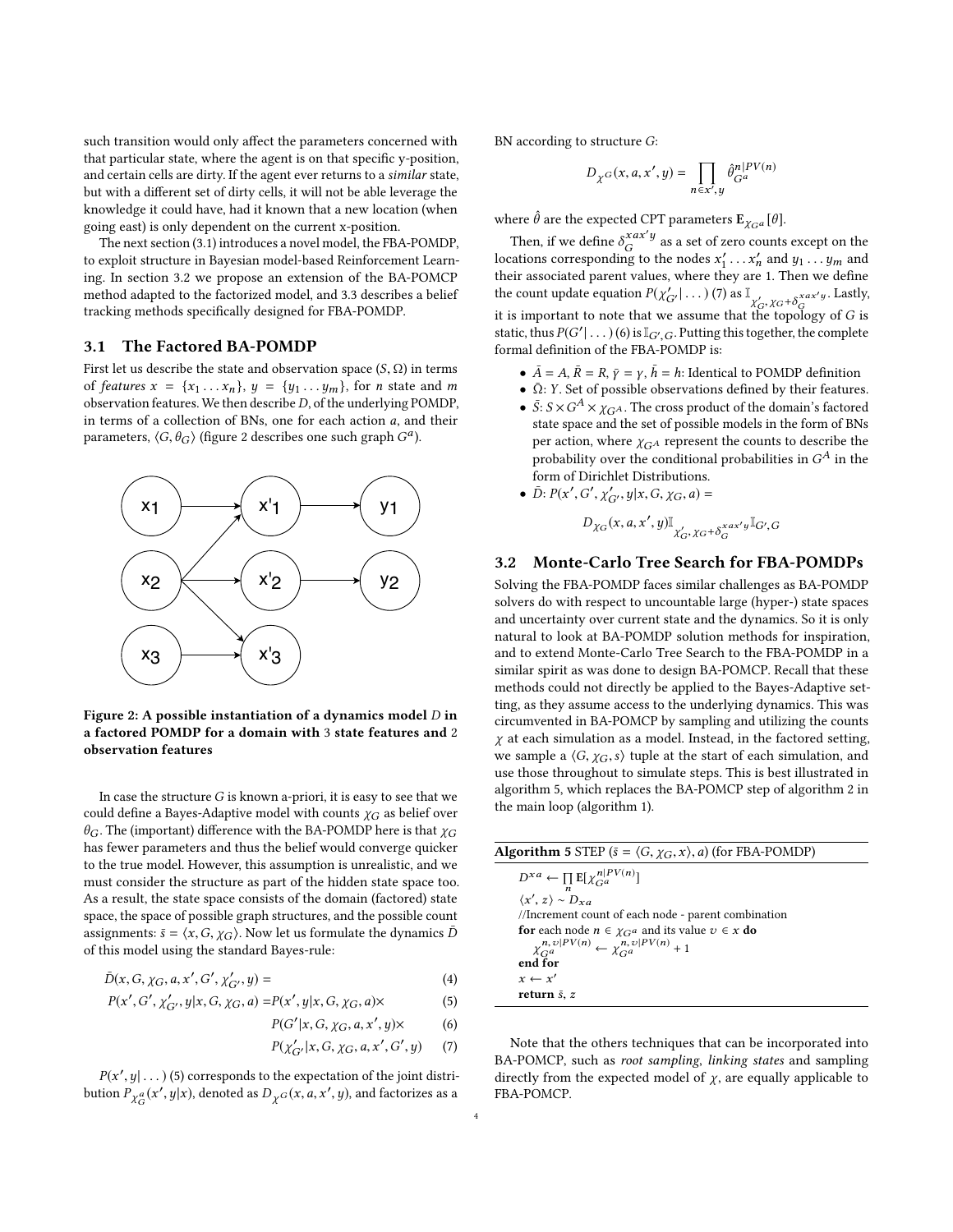#### <span id="page-4-0"></span>3.3 Structure rejuvenation

The particle filter approach towards maintaining the belief as described in section [2.2](#page-1-3) can be naturally extended to the FBA-POMDP case: each particle consists of a domain state, graph topology and corresponding counts  $\langle s, G, \chi_G \rangle$ , and the simulation step in line [4](#page-2-4) and [4](#page-2-2) in respectively algorithm [3](#page-2-1) and 4 is sampled according to  $\bar{D}$ of the FBA-POMDP definition.

However, these methods only update the counts and are not particular well designed to represent or update the probability over the graph topology. We propose to address this issue through (particle) reinvigoration by means of the Metropolis-Hastings algorithm as described in section [2.3.](#page-2-0) We sample graphs  $\langle G, \chi_G \rangle$  from our current belief and compare their BD score to a proposed modification  $\langle G', \chi_{G'} \rangle$ , given the prior  $\langle G, \chi_{G'}^0 \rangle$  and  $\langle G', \chi_{G'}^0 \rangle$ . Once K<br>particles have been accepted we have rejuvenated our belief with  $\sum_{i=1}^{\infty}$  ,  $\sum_{i=1}^{\infty}$  ,  $\sum_{i=1}^{\infty}$  ,  $\sum_{i=1}^{\infty}$  ,  $\sum_{i=1}^{\infty}$  ,  $\sum_{i=1}^{\infty}$  ,  $\sum_{i=1}^{\infty}$  ,  $\sum_{i=1}^{\infty}$  ,  $\sum_{i=1}^{\infty}$  ,  $\sum_{i=1}^{\infty}$  ,  $\sum_{i=1}^{\infty}$  ,  $\sum_{i=1}^{\infty}$  ,  $\sum_{i=1}^{\infty}$  , new structures consistent with our history.

We propose to compute  $\chi_{G'}$  by sampling a complete history  $H =$  $\langle x, a, x', y \rangle$  trajectory that is consistent with h, similarly to how the counts in the particles of the current belief have been accumulated counts in the particles of the current belief have been accumulated through Rejection Sampling. This operation is expensive and linear in the size of the history, and should be used only when necessary. We use the overall likelihood  $L$  of the current belief to decide when to apply Metropolis-Hastings. L happens to be calculated directly in the form of the accumulated weight during Importance Sampling in line [5.](#page-2-6)

#### 4 EXPERIMENTS

The previous section introduced a factored Bayes-Adaptive approach towards learning in POMDPs in combination with a specifically design solution and belief tracking method. Here we provide empirical support for this approach on an extension of the wellknown Tiger problem [\[6\]](#page-5-0).

#### 4.1 Setup

Parameters: The parameters of FBA-POMCP and the belief update methods are consistent across the different approaches we compare. In particular, the Monte-Carlo Tree Search solution methods performs 4096 simulations and use a random policy during the roll-outs. The particle filters contain 1024 particles, and we have applied basic Importance Sampling whenever 'MH' is not explicitly mentioned as belief update algorithm. We resample particles using Metropolis-Hastings whenever the log likelihood falls below −10. In our experiments we compare the average return over 400 episodes, plotting the performance against time. The expected average return of a single episode with these parameters, given a perfect model, is approximately <sup>3</sup>.1.

Factored Tiger Problem: The Tiger domain, arguably the smallest possible POMDP, describes a scenario where the agent is faced with the task of opening one out of two doors. Behind one door lurks a tiger, a danger and reward of −100 that must be avoided, while the other door opens up to a bag of gold for a reward of 10. The agent can choose to open either doors (which terminates the episode) or to listen for a noisy observation, for a cost of 1. This observation informs the agent of the location of the tiger with 85% accuracy. We propose to extend this domain with additional, uninformative, binary state features and call it the Factored Tiger problem. A state in the Factored Tiger problem with f extra attributes contains 1 + f features:  $s = \{tiger-location, x_2, \ldots, x_{f+1}\}.$ <br>These state features have no effect on the observations, and do not These state features have no effect on the observations, and do not change over time. The observation space consist of a single binary feature  $y = \{tiger-location\}$  that indicates behind which door the tiger is heard. As a result the state space  ${\cal S}$  increases by a factor  $2$ with each additional feature, while the complexity of the underlying dynamics remains unaffected. The agent, however, does not necessarily know this, as it is unfamiliar with the exact observation probabilities. Note that for f binary state features (of which only the location is informative), the agent must maintain a belief over 2 ∗ 2<sup>f</sup> counts: a count for each probability  $p(o|s', a=listen)$ , where s binary state features. ' grows  $2^f$ . Here we consider the case of  $f = 7$  uninformative<br>inary state features

We assume the reward and state transition model are known, but the parameters of the observation model are not. The agent's initial belief over those parameters are captured with the counts  $c = \{c_t = 5, c_f = 3\}$ , where  $c_t$  is the count for hearing the tiger's loca-<br>tion correctly and count  $c_c$  is assigned to hearing the tiger behind tion correctly and count  $c_f$  is assigned to hearing the tiger behind<br>the other door. This describes an expected accuracy of %62.5 (as the other door. This describes an expected accuracy of %62.<sup>5</sup> (as done in [\[7,](#page-5-5) [9\]](#page-5-1)). We consider both a prior where the topology of the observation function is known  $(P_k)$  and unknown  $(P_u)$ , where it assignment of assigns a uniform probability distribution over the assignment of parents for the observation node. Note that graphs  $G^{listen}$ , where the observation does not depend on the tiger's location, cannot rep. the observation does not depend on the tiger's location, cannot represent  $c$ ; the counts for particles with such topologies in the agent's initial belief is uniform ( $c_{unif} = \{4, 4\}$ ). As a result, approximately half of that prior assigns uninformative counts to the observation function.

We run a total of 4 solution methods on the Factored Tiger problem with 7 extra uninformative binary features (figure [3\)](#page-4-1). The bapomdp line corresponds to the baseline 'BA-POMCP' on the (flat) BA-POMDP model, whereas 'known structure' and 'unknown structure' describe the performance on the FBA-POMDP model with respectively prior knowledge of the structure  $P_k$  and a uniform distribution  $P_u$ . Lastly, we compare this to our implementation labelled 'MH', which starts with the uniform topology prior  $P_u$ .

<span id="page-4-1"></span>

Figure 3: Average return on the Tiger problem